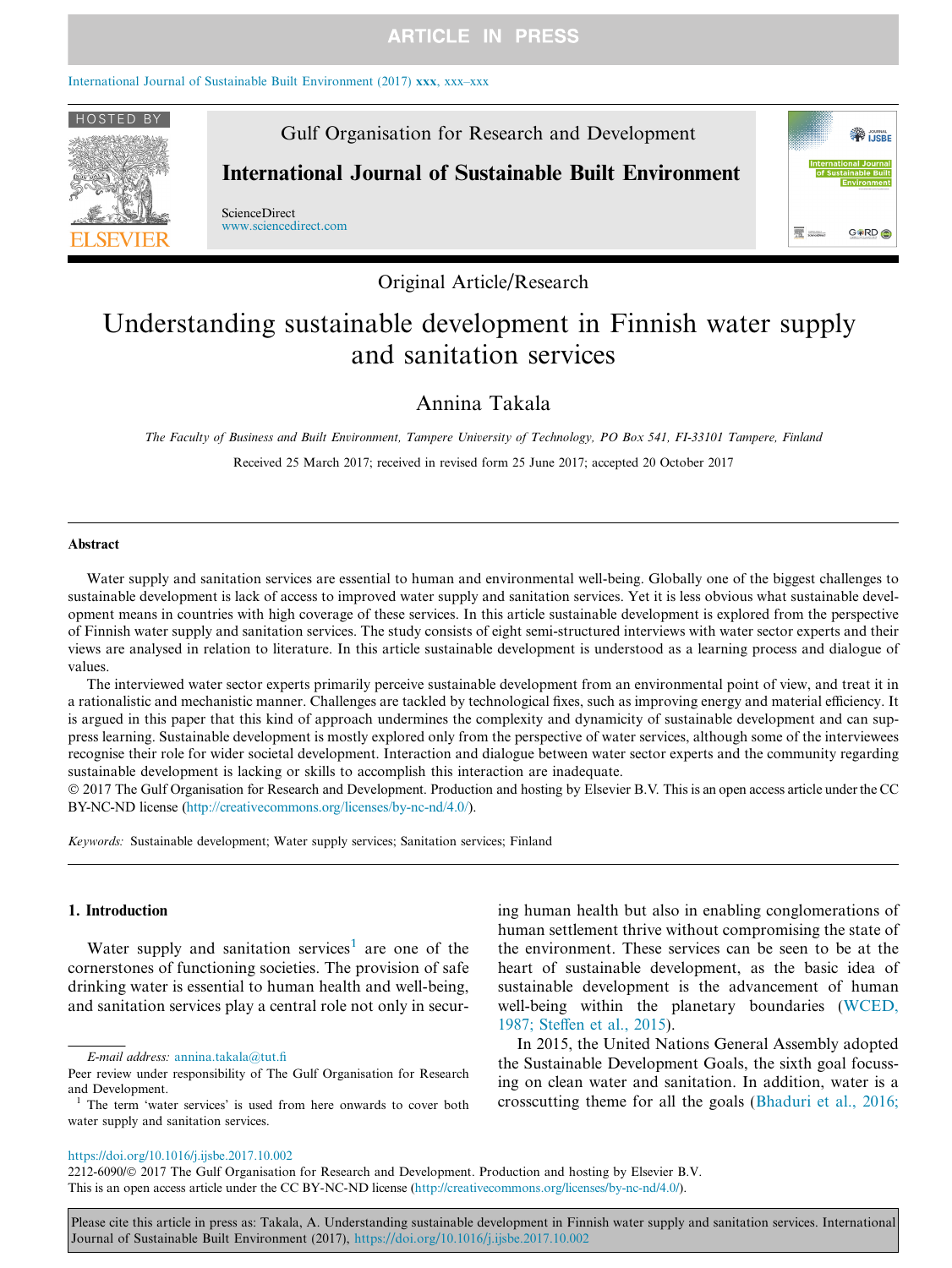[UN-Water, 2016\)](#page-10-0). Globally, the challenges related to the sustainable development and water services are blatantly obvious as 663 million people still lack access to improved water sources and 2.4 billion people to improved sanitation [\(UNICEF and WHO, 2015\)](#page-11-0). It is less obvious what sustainable development entails in countries with high coverage of water services. In Finland, which is the setting for this article, 98% of the population have access to improved sanitation and 100% to improved water sources (Ibid). Can we argue that in countries like Finland water services have already achieved sustainability and the questions related to sustainability are of limited interest? This is possible, if we understand sustainability from a very narrow perspective. However, the starting point in this paper is that sustainable development should rather be viewed as an on-going pro-cess than a goal ([Newman, 2005; Vo](#page-11-0) $\beta$  and Kemp, 2006), and therefore it requires constant re-evaluation of practices and approaches. In addition, the water sector in countries with a high coverage of water services are facing a multitude of challenges potentially compromising their sustainability (e.g. [Bos and Brown, 2013; Mann and Runge,](#page-10-0) [2007\)](#page-10-0). [Wilderer \(2004, 10\)](#page-11-0) questions the sustainability of water services altogether as "[w]ater is unwisely used, and valuable materials are not returned to the material cycle but destroyed".

The aim of this study is to explore how Finnish water sector experts understand sustainable development in water services, and discuss the implications of this dominant understanding. The focus is not only on the sustainability of water services themselves, but the role these services can play in wider society. After all, the way water services are organised affects the well-being of people, society's use of resources, and the state of our environment ([Malmqvist](#page-11-0) [et al., 2016](#page-11-0)). The study is not limited to the sustainability of water and wastewater utilities, but analyses sustainable development in the wider context of water services.

#### 2. Sustainable development

Sustainable development has been widely discussed and debated since the 1980 s. The purpose of this section is not to provide an overview of this vast discussion nor to give an operational definition of sustainable development. Rather, it introduces the conceptual discourses on sustainable development that guide this study.

# 2.1. Sustainable development as learning

Sustainable development aims to address simultaneously the various concerns related to both environmental and social systems. However, these systems are complex and dynamic; problems cannot be solved independently of a large number of complicating factors [\(Blewitt, 2008;](#page-10-0) [Norgaard, 1994\)](#page-10-0). According to systemic understanding of sustainable development, the environment (natural systems) and human systems (society, economy, culture) form a nesting system (see [Ainger and Fenner, 2014](#page-10-0)). The natural system forms the basis and, thus, it provides the context and boundaries in which societal development and wellbeing can be pursued (see [Steffen et al., 2015](#page-11-0) for a contemporary presentation on the planetary boundaries).

Due to the inherent complexities and uncertainties, even the most extensive research on planetary boundaries do not tell us which human actions are allowable and which forbidden [\(Haila and Levins, 1992](#page-10-0)). Sustainable development is a socially constructed and reconstructed concept ([Hajer](#page-10-0) [and Versteeg, 2005\)](#page-10-0). It is about what we value and what we consider worth striving for. Values change as the world changes, i.e. as our skills, knowledge and capabilities change (see also [Beck, 2011](#page-10-0)). It can be said that sustainable development both requires a dialogue and is a dialogue of values ([Blewitt, 2008; Ratner, 2004\)](#page-10-0).

Thus, sustainable development is not something to be defined or measured in absolute terms, but is open to constant change and adaptation ([Arias-Maldonado, 2013\)](#page-10-0). It must be discussed and negotiated depending on the context [\(Robinson and Cole, 2015](#page-11-0)). It is not a goal, but rather an on-going process, that requires continuous re-evaluation, learning and re-learning ( $V \circ \beta$  [and Kemp, 2006\)](#page-11-0).

It is widely recognized that in the face of sustainable development, the mechanistic and reductionist ways of thinking are not adequate, but systemic, holistic, contextual, subjective and pluralist premises are needed (Norgaard, 1994; Sterling, 2001; Halbe et al., 2015;  $V \circ \beta$ [and Kemp, 2006](#page-11-0)). This is a profound change, or even a paradigm shift ([Gough and Scott, 2007](#page-10-0)) that necessitates collective learning throughout society [\(Norgaard, 2004\)](#page-11-0). Furthermore, according to [Gough and Scott \(2007\)](#page-10-0), sustainable development should be viewed as a challenging framework for thinking about everything we are and we do. In this line of thinking, the ambiguity of the concept should be embraced as it can act as a powerful tool of thinking, and help understand the uncertain and complex world we live in. Thus, sustainable development may productively function as a learning process ([Blewitt, 2008](#page-10-0)).

# 2.2. Sustainable development in water services research

[Klostermann and Cramer \(2006\)](#page-11-0) and [Palme \(2010\)](#page-11-0) have a similar starting point to this study as they start with the idea of sustainable development as a social construction. They examine a variety of understandings of sustainable development in the water services sector. The difference is that in this study the focus is not so much on the detailed analysis of how sustainable development has been conceptualised in specific organizations, but more of an overarching view of sustainable development in the Finnish water services sector.

[Palme \(2010\)](#page-11-0) examines concepts that researchers and practitioners foster about sustainable urban water systems. According to her, researchers tend to look at water services as a part of a larger picture, analysing linkages to agriculture, energy and waste. Furthermore, researchers highlight flexibility as means to increase resiliency of water systems.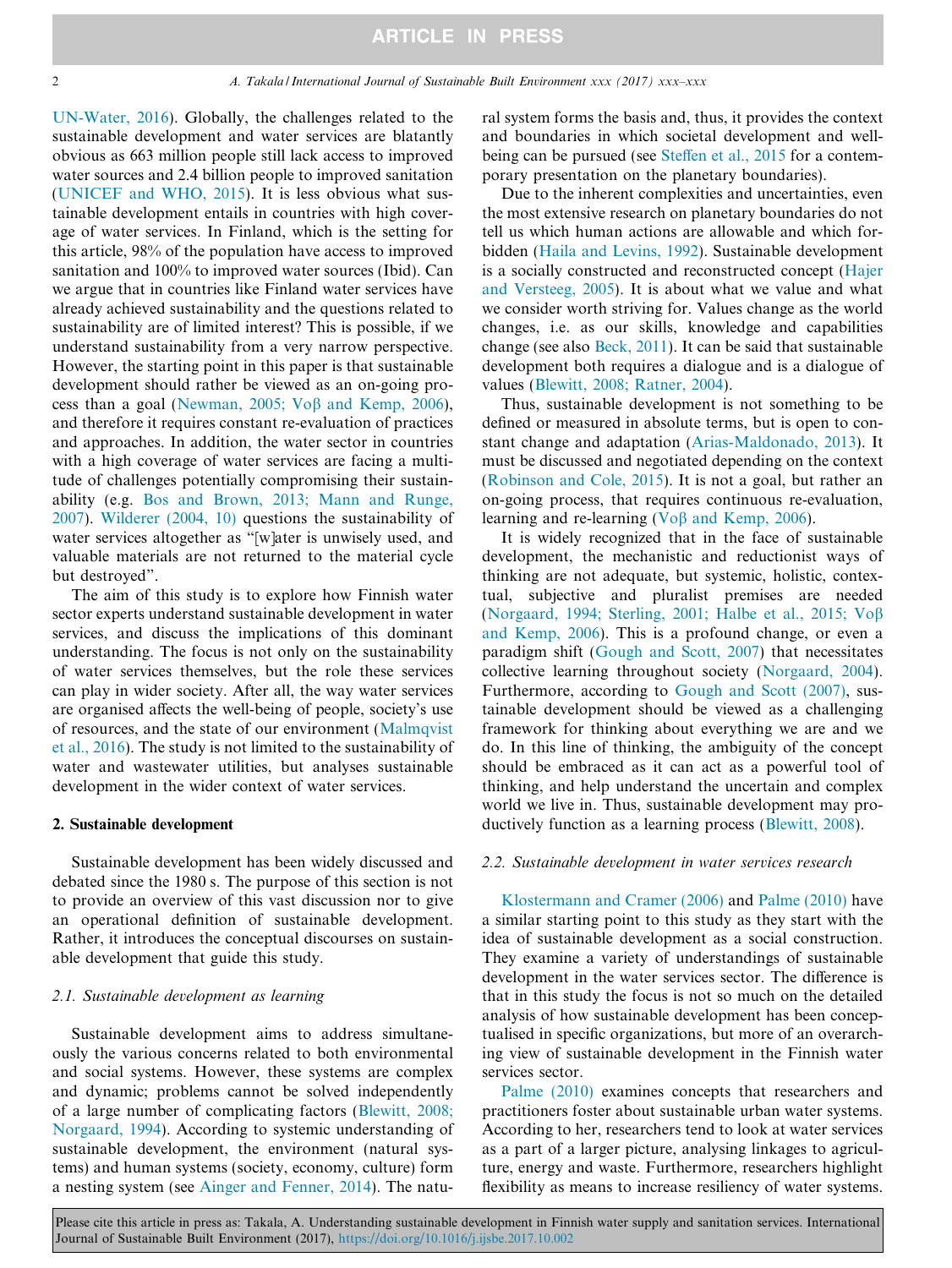When discussing technical approaches, researchers seem to favour decentralised options and separation of wastewater fractions. The practitioners, representing three Swedish water utilities, on the other hand, perceive that the current design of water services system accords with their view on sustainable development, especially if sewage sludge is recycled. Even more than that, they see that water services operation in itself is sustainable development. What practitioners identify as critical issues for the sustainability of water systems seem to be the problems they face in everyday practice, for example, the quality of raw water.

[Klostermann and Cramer \(2006\)](#page-11-0) analyse how concepts of sustainable development have been translated into practices in two Dutch drinking water companies. Long-term view and reduction of environmental harm are recurring themes among the two water companies. The understandings of sustainable development evolve in complicated ways inside the companies, within a rich context of existing meanings, practices and relationships.

In addition to these empirical studies, a growing body of research focuses on analysing the premises of sustainable urban water management (e.g. [Pahl-Wostl, 2002; van de](#page-11-0) [Meene and Brown, 2009; Malmqvist et al., 2006; Marlow](#page-11-0) [et al. 2013\)](#page-11-0), sustainable infrastructures and utilities (e.g. [Ainger and Fenner, 2014; van Vliet et al. 2005; Vo](#page-10-0)ß [et al., 2006; Byrne and Taminiau, 2016](#page-10-0)), and sustainable development of the water sector in general (e.g. [Herrick](#page-10-0) [and Pratt 2012; Beck, 2011](#page-10-0)). The current water services systems are seen to be unable to respond to the sustainability challenges, such as, growing population, climate change, infrastructure renovation debt, changing social values and growing demands, use of chemicals and energy in treatment processes, and loss of nutrients (e.g. [Krantz](#page-11-0) [2012; Malmqvist et al. 2006; Bos et al. 2013\)](#page-11-0).

The current water services systems are furthermore criticised for being hierarchical and centralized, technocratic, focused on large-scale infrastructures, and having minimal stakeholder and inter-organizational involvement ([Werbeloff and Brown, 2011; van de Meene and Brown,](#page-11-0) 2009; Castro 2013; Vob [et al.; 2006; Halbe et al., 2015\)](#page-11-0). In contrast, sustainable systems are expected to be flexible, adaptable, transparent, and based on broad engagement, collaboration and partnerships ([van de Meene and](#page-11-0) [Brown, 2009](#page-11-0)).

According to [Marlow et al. \(2013\)](#page-11-0), favoured approaches in SUWM literature are decentralised solutions and local source diversification. They warn of advocating specific technical solutions based on the researchers' idea of sustainability. Much of the literature on sustainable water management, as a matter of fact, focuses more on the facilitation of socio-technical transitions than assessing technical options [\(Bos et al., 2013; Herrick and Pratt, 2012](#page-10-0)).

One key aspect explored in relation to sustainability transitions is governance. In general, a shift to more interactive, participatory, collaborative and adaptive networkbased governance approaches is advocated ([van de](#page-11-0) [Meene and Brown, 2009; Kuzdas et al. 2016; Pahl-Wostl](#page-11-0) [et al. 2007; Van de Meene et al., 2011](#page-11-0)). Learning and experimentation are highlighted as crucial components for sustainability transitions ([Farrelly and Brown, 2011; van de](#page-10-0) [Meene et al., 2010; Pahl-Wostl, 2002\)](#page-10-0).

Traditionally, the water services sector has been a rather closed community, focusing on technology and supply-side solutions (Barraqué, 2009; Castro 2013; Heino and Takala, [2015](#page-10-0)). It has relied heavily on engineering expertise that can be said to be based on prediction and control, and riskaverse management style [\(Halbe et al., 2015](#page-10-0)). Sustainable water services systems, then again, require the acceptance of and active dealing with ongoing uncertainty rather than "engineering away" uncertainties. ([Herrick and Pratt,](#page-10-0) 2012;  $V \circ \beta$  [and Kemp, 2006; Ainger and Fenner 2014](#page-10-0)).

The point is not that engineering approach to water services would be obsolete but that the water services sector needs to become more open cognitively. As [Herrick and](#page-10-0) [Pratt \(2012\)](#page-10-0) remind, sustainability problems are rarely "owned" by the utility, but require collaboration with external stakeholders. One way to do this could be to change from product to service orientation [\(Heino and](#page-10-0) [Takala, 2015; van Vliet et al. 2005;](#page-10-0) see also [Byrne and](#page-10-0) [Taminiau, 2016](#page-10-0) for discussion on energy sector). The role of consumers ([Chappels and Medd, 2008\)](#page-10-0), households ([Krantz, 2012](#page-11-0)) or even more broadly that of citizens ([Castro, 2013\)](#page-10-0) are stressed in literature.

[Marlow et al. \(2013\)](#page-11-0) criticise advocates of sustainable urban water management of ignoring and even overriding the values held by the broader community. As has been stated, sustainable development in this study is understood as something that is to be negotiated in collaboration. Furthermore, focusing only on the sustainability of water systems as a separate entity is inadequate, but it needs to be considered as part of larger systems (see also [Palme, 2010](#page-11-0)). It is suggested that sustainable development of water systems needs to be examined as part of the public services and public good. Public good is not defined by the experts alone, but necessitates dialogue and community involvement.

## 3. Methodology and context

#### 3.1. Qualitative research approach

As the starting point of this study is that sustainable development is a socially constructed concept that draws its meaning in a societal dialogue, the research approach chosen is qualitative [\(Sharp et al., 2011](#page-11-0)). Semi-structured face-to-face in-depth interviews were conducted with eight Finnish water services professionals. The semi-structured interview technique was preferred as it provides structure, yet allows flexibility in exploring themes also outside the original list of questions. This was important in order to ensure that the research material would include a rich variety of perspectives instead of a strong focus on the preconceived ideas of the interviewer.

The relatively small number of interviewees is explained by the aim to have a detailed analysis of the research

Please cite this article in press as: Takala, A. Understanding sustainable development in Finnish water supply and sanitation services. International Journal of Sustainable Built Environment (2017), <https://doi.org/10.1016/j.ijsbe.2017.10.002>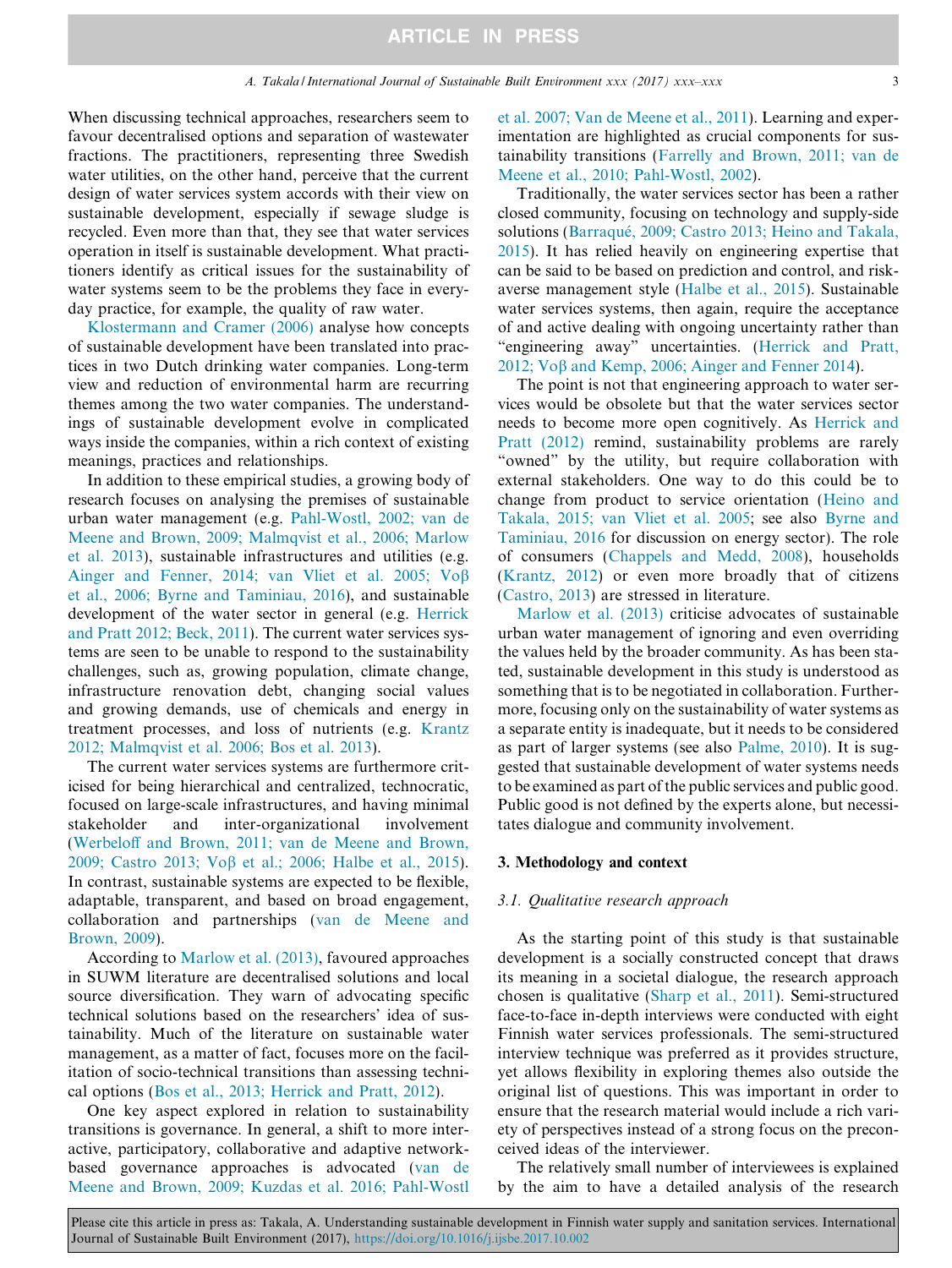material. The research design was dictated by trying to find balance between the versatility in the research material and the depth of the analysis of the material. Thus, the eight interviewees were selected according to purposeful sampling. Careful attention was paid to the backgrounds of the interviewees. To ensure that the research material would represent a diversity of perspectives to sustainable development in water services, and not just that of utilities, experts representing different organizations in the Finnish water services sector were interviewed. The interviewees represent municipal water and wastewater utilities (Interviewees 3, 4, 7), a co-operatively run water utility (Interviewee 1), state administration (Interviewee 2), regional administration (Interviewee 6), a water protection association (Interviewee 5), and a national association representing water and wastewater utilities (Interviewee 8). All interviewees work as water sector experts. Some are in their early careers whereas others have gained more experience.

The interviews were recorded and transcribed. Transcribed materials were read carefully and comments by the interviewees were categorised according to central themes. This kind of analysis can be characterised as a data-bound or abductive content analysis. Themes or categories are not pre-determined, but earlier research still impacts their formation ([Forman and Damschroder,](#page-10-0) [2008\)](#page-10-0). Interpretations emerge through an iterative process between reading data and theory [\(Moisander and](#page-11-0) [Valtonen, 2006\)](#page-11-0). It is common that results of qualitative studies are introduced simultaneously with discussion. However, in this case as the topic of sustainable development is ambiguous and contested, the results are presented separately to enable the reader to assess the reliability and credibility of the interpretations. The results are presented utilising direct quotations from the research material that have been translated by the author (interviews were held in Finnish).

## 3.2. Finnish context

Before moving on to results, the Finnish approach to sustainable development and the organisation of water services sector are briefly described. This is done to give background information on the institutional structures in Finland, and help the reader to contextualise the interpretations and evaluate their transferability to other contexts (see [Borrego et al., 2009](#page-10-0))

#### 3.2.1. Approach to sustainable development

Finland is committed to international agendas and declarations on sustainable development, the latest being the 2030 Agenda for sustainable development. Instead of a traditional strategy on sustainable development, the Finnish government decided in 2013 to try something different: Society's Commitment to Sustainable Development, The Finland we want by 2050 ([Prime Minister's Office, 2016\)](#page-11-0). The idea is to engage all societal actors – companies, municipalities, NGOs, and educational institutions – to

make their own operational commitments to promote sustainable development.

Thus, the Finnish approach to sustainable development can be characterized as collaborative rather than topdown. According to [Rouhinen \(2014\),](#page-11-0) Finnish politics on sustainable development is based on shared expertise and collaborative learning of government together with administration, business life, scientific community, and civil society. Finnish strengths are considered to be strong educational provision, competencies and societal stability (Lyytimäki et al., 2016).

Finland generally performs well in international sustainability comparisons and benchmarking (see Lyytimäki [et al., 2016](#page-11-0) for an overview). For example, in the Environmental Performance Index (EPI) 2016, Finland was ranked at the top, because of "its societal commitment to achieve a carbon–neutral society that does not exceed nature's carrying capacity by 2050, a vision replete with actionable goals and measurable indicators of sustainable development" [\(Hsu et al., 2016, 111](#page-11-0)). However, development related to social issues has been less positive and more attention has been called for issues such as social inequalities and unemployment (Lyytimäki et al., 2016).

#### 3.2.2. Water services

Finland has an abundance of fresh water resources with a long-term average of about 20  $000<sup>3</sup>$  per inhabitant [\(Eurostat, 2017\)](#page-10-0). Because of improved industrial and communal wastewater treatment, nutrient discharges have decreased significantly since the 1980 s. All in all, surface waters are assessed to be in a good or high status in 85% of Finnish lakes and 65% of rivers ([Putkuri et al., 2014\)](#page-11-0).

As mentioned earlier, the coverage of water services in Finland is high. According to the [Finnish Ministry of](#page-10-0) [Agriculture and Forestry \(2016b\)](#page-10-0), the centralized water supply services cover more than 90% and wastewater services about 85% of Finnish households. Legally, municipalities are responsible for developing water services, however, they are not directly responsible for the production of these services. The majority of the population is served by municipality-owned utilities. In addition, userowned organizations, such as water cooperatives, play an important role especially in the less urban environments. In the most sparsely populated areas the access to water is often based on private wells and on-site sanitation solutions.

Finnish success, for example, in EPI can be partly attributed to the high coverage of water services. Reliable and high quality water services form the basis of a stable society. But what about water sector's uptake of the Society's Commitment to Sustainable Development? After all, the idea is that everyone would participate. The water services sector has been rather passive in making their own Commitment. As of March 2017 only Helsinki Region Environmental Services Authority HSY had published their Commitment: to reduce nitrogen emissions per capita by 20% and phosphorus emissions by 50%, both in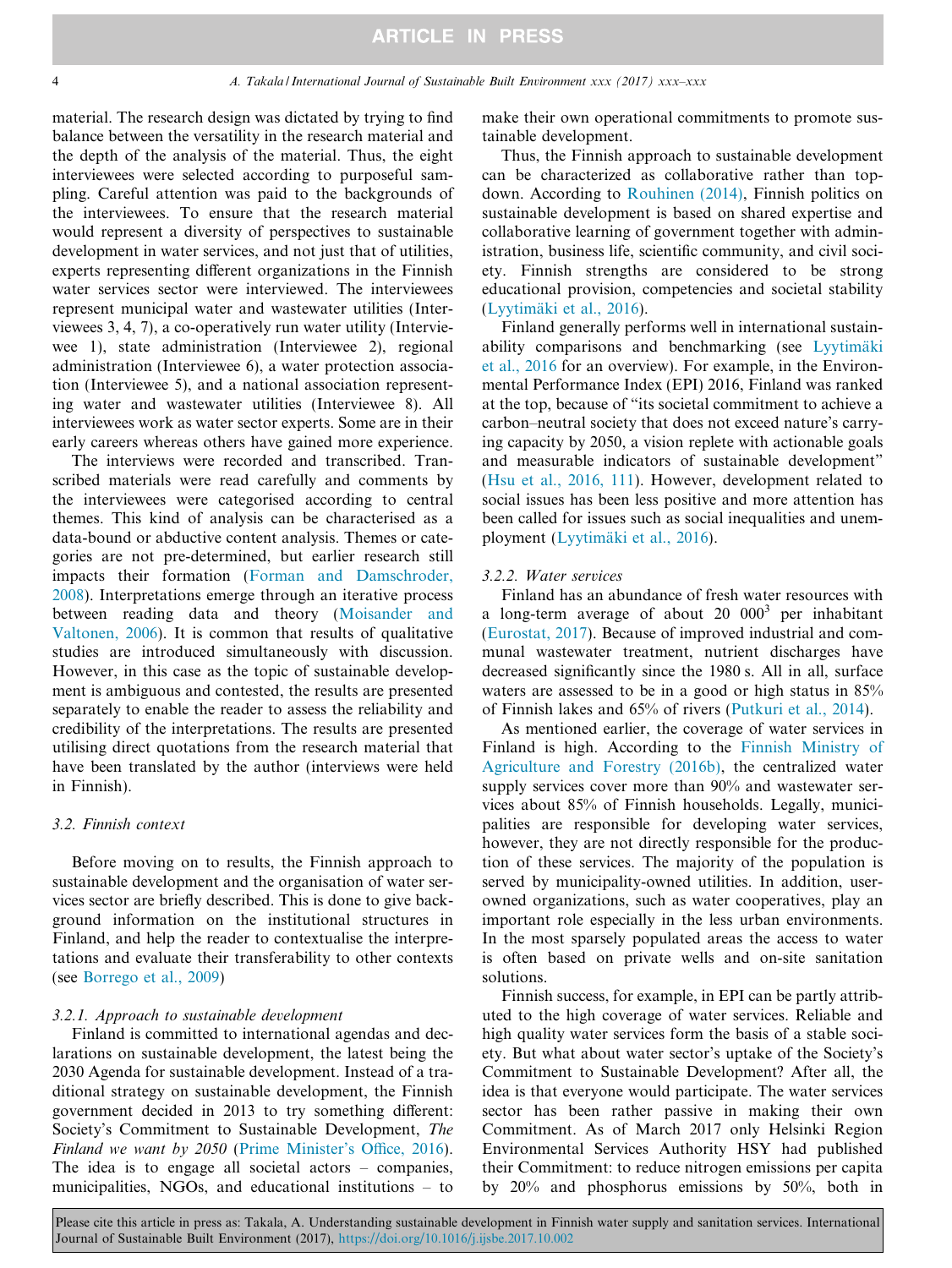comparison with 2015 levels and to be achieved by 2030 ([Commitment, 2017b\)](#page-10-0).

To be fair, the passivity of the water services sector can be understood by the Finnish emphases on sustainable development. For example, the national sustainability indicators take water services only indirectly into account (Lyytimäki et al., 2016). Furthermore, the overall number of commitments made has been relatively moderate.<sup>2</sup> In addition, several municipalities have made commitments and as water services utilities are in most cases owned by municipalities, these commitments apply to the utilities as well. For example, the City of Tampere has agreed to "promote sustainable economic and innovation policy, resource-wise economy and responsible procurement in its own operations" [\(Commitment, 2017a](#page-10-0)). So, at least in principle, Tampere Water, the municipal water and wastewater utility, should adhere to this commitment.

All in all, water services in Finland are not in any acute crisis; everything is functioning relatively well. Furthermore, there is enthusiasm about exporting Finnish water expertise and making it a successful international business. For example, one of the Finnish Government's key projects is blue bioeconomy, the main idea being that water will be Finland's next big export asset and this will be based on the high level of Finnish water expertise and technology ([Finnish Ministry of Agriculture and Forestry, 2016a](#page-10-0)) There ought to be leeway to assess issues related to the long-term sustainable development of water services sector and also expertise needed for it. Thus, we will next give the floor to the sector experts and their understanding of sustainable development in the water services.

# 4. Experts' views on sustainable development of water services

## 4.1. Protection of water sources

Practically all the interviewed experts initially perceive sustainable development from the point of view of environmental issues. First and foremost they discuss protection of water source from pollution and prevention of its overuse. For example, according to Interviewee 3,

"In practice, from the point of view of a water utility, sustainable development is that you don't exhaust your fresh water resources, and that in any case you don't ruin them. You should not discharge treated wastewater so that it causes damage to the receiving waters. This is selfevident, but these are the starting points [of sustainable development]."

According to this view, sustainable development would seem to be inherent in water services. After all, water protection and making sure there is enough water can be said to be the core purpose of water services. But let us look at the environmental aspects in more detail.

## 4.2. Consumption of energy and materials

When the environmental side is elaborated more, the consumption of energy and materials, particularly chemicals, is emphasized. Interviewee 1 argues that sustainable development is "Of course, all things related to energy consumption". When describing sustainable development in general, Interviewee 6 links it strongly with energy production and consumption:

"Well, isn't sustainable development, or the way  $I$  understand it is that in energy production we should try to use as much as possible energy that is not polluting. Of course it depends what one considers to be polluting, but to at least get rid of oil and coal based energy production. And through sustainable development the consumption of energy should be curbed or reduced.  $[-1]$  All activity should be such that we could curb the amount of waste, and to recycle. So, no landfill."

The same interviewee continues discussing water services and arguing that the situation in Finland is quite sustainable. For this person, water protection makes sense as then you need to use as little energy and chemicals as possible:

"I think water services, at least in Finland... It's different if we talk about some place where they spend a lot of expensive energy to make water from salt water, well I don't know if that is sustainable, but I think in Finland we are on sustainable basis. We use quite little water and our appliances are such that they don't waste water. We can, after all, use relatively clean groundwater, so the production of water doesn't need so much energy. Of course, from the point of view of sustainable development, you need to able to protect water sources in the future as well. That would be sustainable development as there's no need for chemicals or energy in the treatment process." (Interviewee  $6$ ).

In addition to energy, use of materials and especially chemicals is emphasized. For example, Interviewee 5 interprets sustainable development from the point of view of the use of chemicals and their life cycle:

"First thing that comes to my mind is of course all questions related to materials. And chemicals. Like, what kind of materials and chemicals are used? And how will they be disposed of, where will they end up, what is their biological permanence if they end up in some water body? What is the renewal rate, and what are the costs of getting rid of. Or what's the footprint? I think [sustainable development] revolves around these [kind of issues]."

None of the interviewees question the conservation of energy, but one shortly mentions the problems related to

<sup>2</sup> The current situation and the commitments made can be viewed online: www.commitment2050.fi

Please cite this article in press as: Takala, A. Understanding sustainable development in Finnish water supply and sanitation services. International Journal of Sustainable Built Environment (2017), <https://doi.org/10.1016/j.ijsbe.2017.10.002>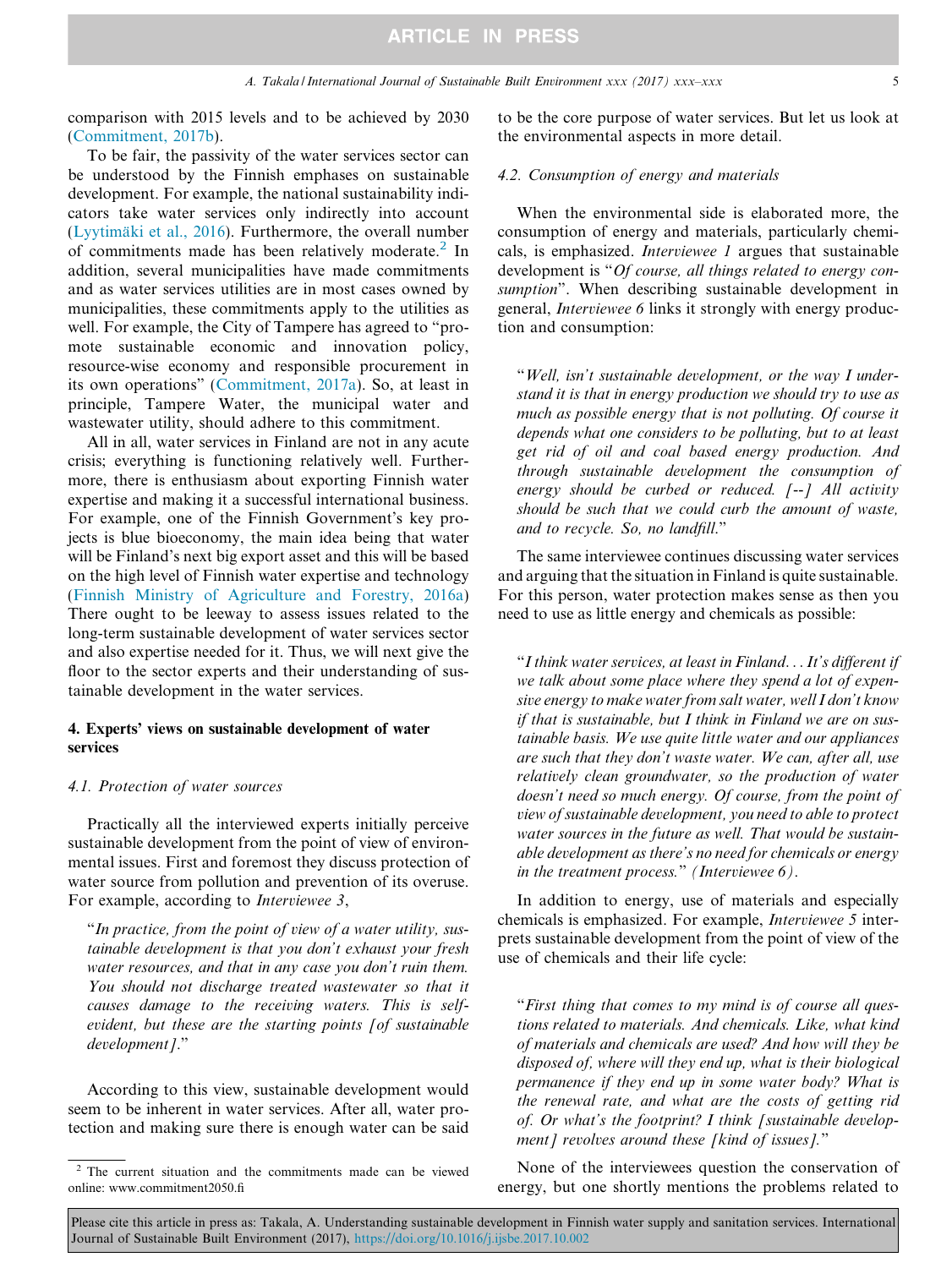# **ARTICLE IN PRESS**

choosing a sustainable source of energy as it is a political question and might not necessarily be in the interest of the water utility's customers:

"When we talk about energy, we have to remember that we need to serve our customers. If we start to buy ecoelectricity, well, I don't know if we are serving our customers in the best possible way. This is a bit of a political question, what belongs to the duty of utilities and what not." (Interviewee 3).

The interviewees perceive conservation of energy as a key question in relation to sustainable development. Conservation of water, then again, is not really seen that relevant in Finland. There is plenty of water and as Interviewee 6 argues, the situation in Finland is on a sustainable basis as "We use quite little water and our appliances are such that they don't waste water." Conservation of water is also seen to be bad for business, as in Finland water services are to be financed with user fees. As *Intervie*wee 1 describes:

"I don't know. I mean, there's a lot of talk about water consumption and amounts used, but it's not really any problem for us here in Finland. We can't help it if in Ethiopia or elsewhere, they don't have water. We have it but we can't get it there. So, it doesn't help no matter how much we conserve water here. It doesn't make things any better elsewhere... It's not a problem for us. Besides, it's better for us water utilities the more water we sell, haha."

So, sustainable development is seen to be about trying to limit the consumption of energy and materials and to control their environmental effects.

#### 4.3. Durability and long lifespans

Another dominating issue is related to materials, but not so much to material consumption as to the characteristics of the chosen materials. This is linked to the long lifespan of water services systems.

"When choosing materials, sustainable development is of course about using the best possible materials, so that you don't have to renew everything next year. If you build a water treatment plant, and you need to renovate it in two years and then again in four years, it is not sustainable development. You should do it properly and with high quality." (Interviewee 3).

"When building water supply pipes and wastewater sewers, we are building them for long time periods, decades or even hundreds of years. So, we should try to remember at that point to try to make them as good as possible and not just stare at the price... We should use materials and methods that will last." (Interviewee 1).

"Well, first thing that comes to my mind is the choice of materials, that you don't bury underground anything that you are not totally happy with or convinced about...we need to change thinking from fifty years to hundreds of years." (Interviewee 7).

In the Finnish language, the words sustainable and durable are both translated as the same term  $k$ estävä. So, in some cases sustainable development in Finland can be understood more concretely (as durability) than perhaps in other languages.

## 4.4. Quality of operation

The mentality of making things to last is not linked only to materials but basically to all activities: "All that we do, we do well." (Interviewee 1). It is therefore not just a material concern but more of an operating principle and it is applied also to the maintenance of networks and utilities.

"If networks are in good shape, and there's not a lot of water losses, that is surely one guarantee of sustainable development. It decreases the need of water and wastewater treatment... Keeping utilities in good shape is according to sustainable development." (Interviewee 6).

Furthermore, it is not just about fulfilling minimum requirements, but doing the best one can:

"Of course, priority is that obligations are taken care of and samples are taken, but then the other side is that I try to encourage [staff] to pursue the best possible results for the water bodies." (Interviewee 5).

Although high quality was generally seen as a positive thing in relation to sustainable development, continuous improvement of, i.e. quality of water, can be seen to contradict sustainable development. There is a tendency that the requirements for both quality of tap water and treated wastewater are made more stringent and this is seen to be against the idea of trying to use as little chemicals and energy as possible:

"Of course, one [question] is how well should wastewaters be treated. It is not anymore according to sustainable development if we treat it to 100%. It consumes so much energy and chemicals and such. So, one should think about it and not make too clean water. After all, the environment can tolerate some kind of loading." (Interviewee 6).

Also, Interviewee 5 questions the sensibility of "improving water quality just by 0,01...you should think about what the actual value is", urging that this should be analyzed especially in relation to the use of chemicals and energy.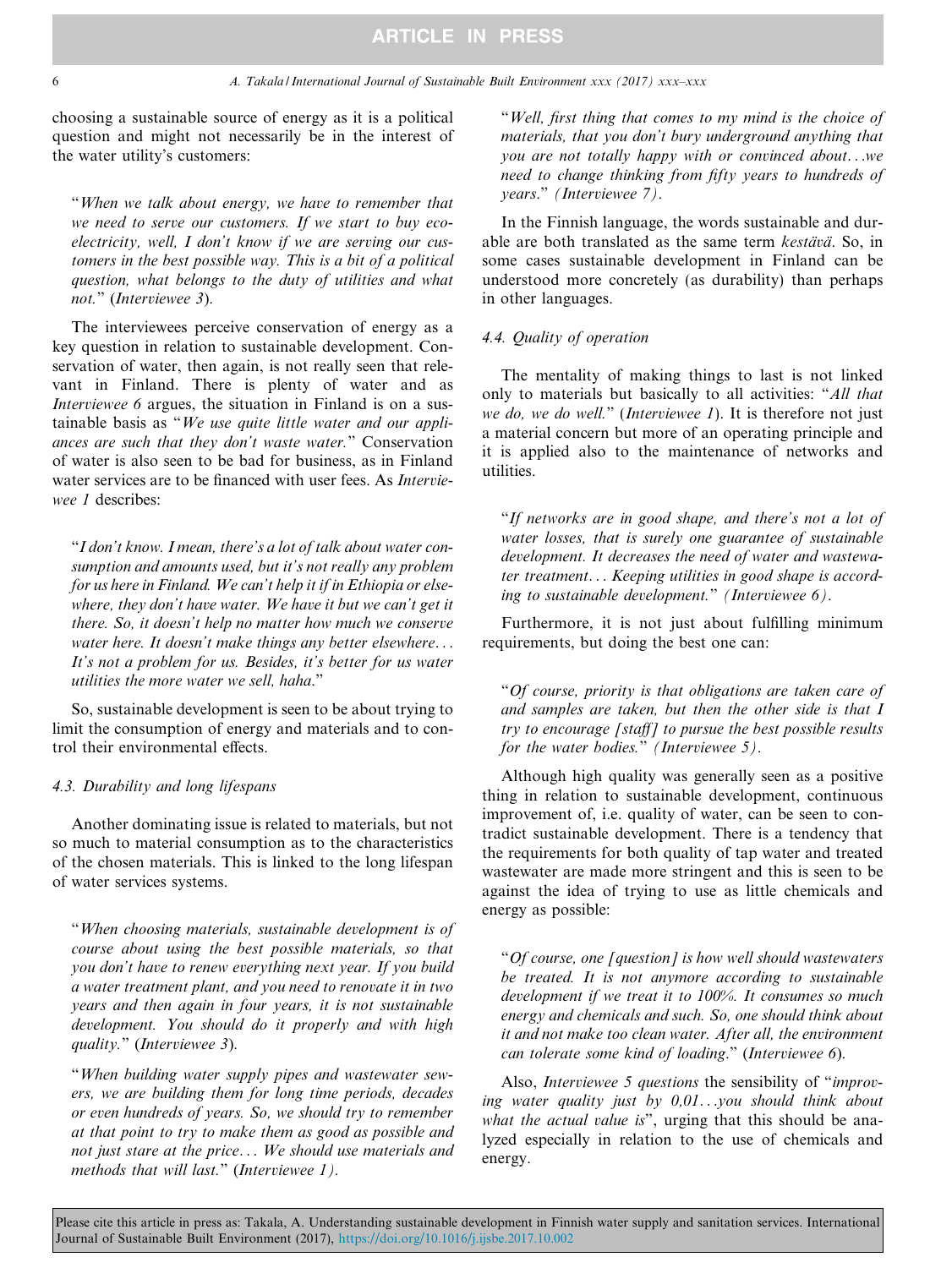## 4.5. Economics

In the interviews, economic issues were discussed at many points. Balancing the economy of the utilities in the long-term and water services experts lacking economic competences were among the key challenges. One interviewee linked sustainable development explicitly to economic viability. When asked what the biggest challenges related to sustainable development are at their water utility, Interviewee 1 responded:

"What could it be? Economically we are in a quite good state and there are no bogeys in sight that could stop sustainable development from happening."

Economic aspects were also seen to be along the same lines as the discussed environmental issues. For example, saving energy benefits both the environment and economy:

"I want to do these [energy saving] exercises because, in addition to decreasing carbon footprint, it is also sheer money. And surely, part of the electricity goes to absolute [waste]." (Interviewee 4)

"But I think that water acquisition is on a rather sustainable basis, even though water is transferred somewhat long distances it is usually from the inland to the coast, so it is quite cheap as you don't need that much pumping." (Interviewee 6).

However, the choice of high quality materials can be problematic if the focus is on the prices as Interviewee 1 argues: "So, we should try to remember at that point to try to make them as good as possible and not just stare at the price..." This is a problem especially when times are economically challenging.

None of the interviewees experienced water services tariffs problematic, "Our tariffs are about right" (Interviewee 7). According to Finnish legislation, water utilities should cover their costs with user fees, and full cost recovery seems to be an important principle also for the interviewees.

We have long distances and few consumers, so that mathematics for us is such that this is unavoidably costly. Other municipalities of similar size have similar situation. But all costs are rarely covered by user fees, water fees, but instead municipalities subsidize [water services]. Here we are not subsidized with tax money. [Constructed wetland that is in planning] might be such, there have been promises that it will be paid with tax payers' money as with also be hiking area, a kind of recreational space." (Interviewee 3).

On general level, the assumption is that especially in small municipalities, utility managers do not have the guts to have high enough prices to cover all costs (Interviewee 6).

# 4.6. Scale and structure

Most of the interviewees maintain that the Finnish water sector is too dispersed and small in scale. However, one interviewee questioned the sensibility of increasing the scale on the grounds of environmental concerns and power being transferred from the local communities:

"Then it's the authorities... I'm wondering if they are guilty of partial optimization by giving terribly stringent orders on the purification plants' emission levels. And this then leads to the fact that to obey stringent regulations, you need to have big purification plants, meaning that we have to get rid of local small plants, build long transfer lines. Does that make any sense either? We are just finishing a 40 m long transfer line. [...] This centralization, it seems to be the starting point of [regional authorities]. They don't ask from municipalities. They just guide. [...]There is a lot of talk on these material flows that centralization is causing. That we are transporting precipitation chemicals from far away... Transfer lines are also linked to centralization as they use energy and require maintenance." (Interviewee 4).

The dominant view is that development into bigger units would mean more resources and better capabilities to respond to challenges. Merging water utilities together to form larger utilities is seen to minimize overlaps and thus make activities more efficient. More resources would provide better possibilities to develop services systematically. The current system with more than 1000 utilities is seen as a challenge:

"There are lot of small utilities and the whole water supply and sanitation sector is fragmentary. So, it should be centralized, made stronger. To have strong utilities that would have competence and necessary resources and ability to take care of water services in a high quality way." (Interviewee 8).

"And then bigger size would give the possibility to every now and then focus on something else. Here, at the moment the municipality is growing at a terrible pace, and we, I mean the staff at the water utility, are just running. So, professionally this is not very challenging as all resources go to everyday operation. [--] Normally, as I said, we have hands totally full with daily routines. There's no time to think, no time to develop." (Interviewee 7).

Centralization and larger scales are seen to help in the long-term development. Then again, one interviewee sees that staff in larger utilities is more specialized and they have insufficient understanding of "the big picture", and thus limited competence to develop water services. Interviewee 3 argues: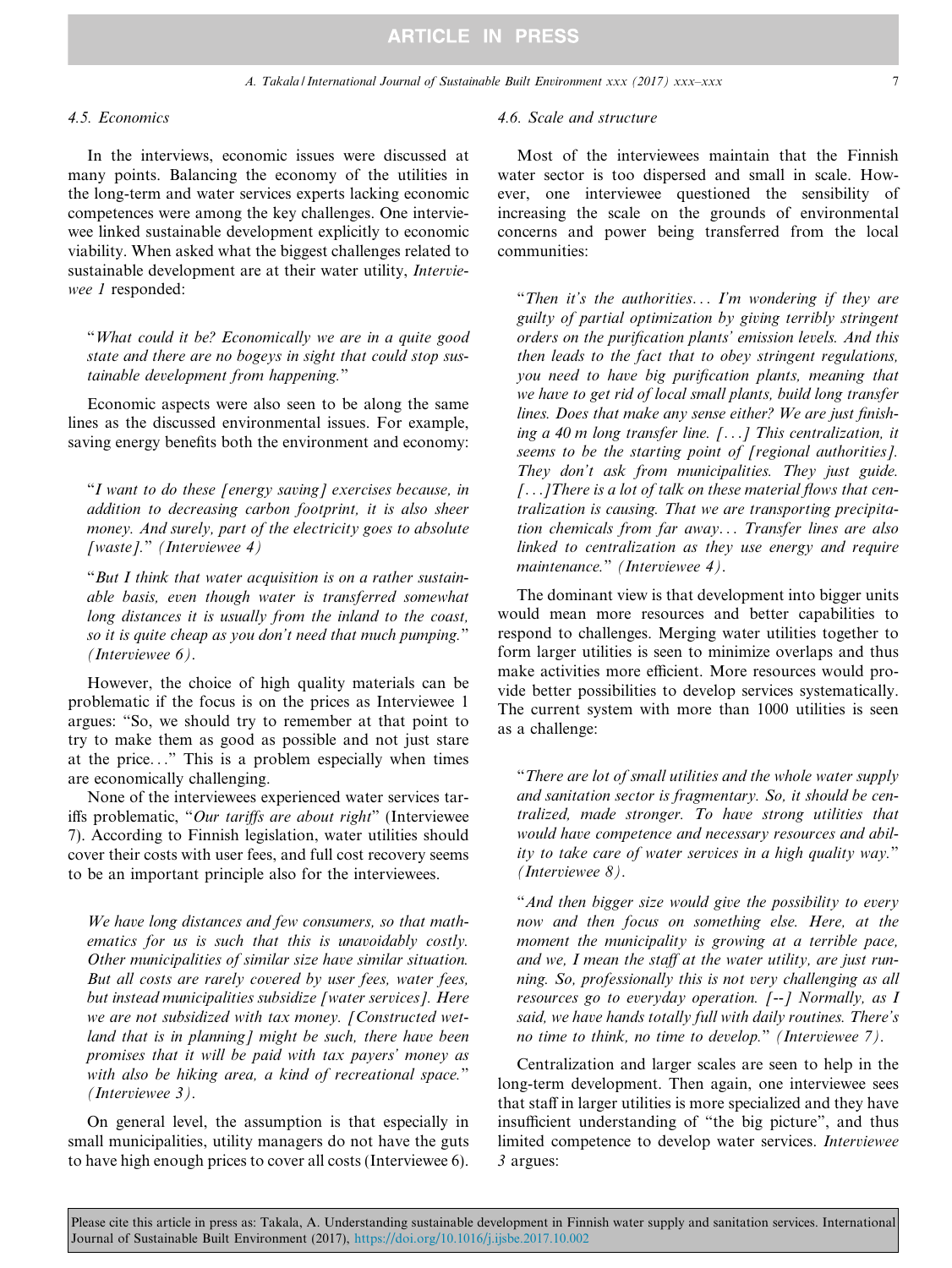"They have been specializing for so long. All the time, from the beginning. Someone from [a bigger water utility], well, they don't understand enough about the general development needs of water services. They don't understand the perspective of the municipality or the inhabitants. They are specialized in their [own thing]".

The discussion seems to revolve around finding an appropriate scale for water services. Bigger is not automatically better, but can be a more resilient system. Then again, decision-making in a smaller water utility can be more flexible and that way enhance resiliency. Appropriate size and scale varies according to context.

"I'd say that this is a sufficient scale. This is suitably small. When we are deciding something and need something, there's not too many people involved. And everyone needs to understand broadly. So, we can, with a rather small group of people, make decisions flexibly. If you think about  $[a]$  bigger water utility  $b$  where they have a lot of people, well they have very narrow... they only know their own thing. [--] But where do you draw the line that you can still function properly? What is the scale? In our neighbouring municipality it is the municipality who runs the water utility and they have two people there who are responsible for water services. And even they are working only part-time. That's too little. You can see that they don't develop and they can't even do everything that is be mandatory. And it's like that. They can manage as long as something bad doesn't happen. But there's no resilience. If there's even a small crisis, oh boy, they're in trouble." (Interviewee 1).

"Mindset should be gradually shifted from fifty years to hundred years regarding things and solutions. And then other thing is, on the development side, that in networks and utilities you should always take into account possibilities for extension. In every solution you should have thought that the system is expandable and adaptable. Then again, there are many things that are easier to just demolish and build new. Again, it is about competence. Understanding what should be done." (Interviewee 7).

All in all, it would be important that both the physical and organizational structures are flexible and adaptable. This would also necessitate a change of thinking. For Interviewee 7, issue is about having an understanding or vision of long-term development and then acting accordingly.

# 4.7. Societal development

Appropriate scale is clearly connected to the development of water utilities, but development is discussed also more generally. For example, Interviewee 5 discusses the relation of sustainable development to development. Again, long-term view is highlighted:

"What comes to my mind about sustainable development... something, for example, development cooperation. That you take development forward so that you think that you can continue on that path. It is not trying to get maximal, quick development to some specific point. Development should happen with the condition of having future in sight, that you are able to continue it in a sustainable manner. And I guess the use of natural resources is associated with this." (Interviewee  $\overline{5}$ ).

Some interviewees also discuss whether water services can guide societal structure and development. For example, the sustainability of extending centralized networks to remote areas is questioned as in more densely designed and built communities the need to commute is smaller and this way greenhouse gas emissions of traffic decrease.

"Of course, you should think about how far it makes sense to draw pipes. Sustainability at some point... It doesn't make sense to extend networks everywhere, even though that is what we are doing. One thing is, of course, how community structure, particularly in Finland, develops. If the structure is densified, as the goals stipulate, well then that would mean that you should not spread networks too widely. Instead, one could consider on-site solutions." (Interviewee 6).

Some of the interviewed experts perceive that they as managers and experts of water services have a significant role in guiding societal development:

"It has exceeded all my expectations how big influence I can concretely have. To guide and develop things, help citizens in our municipality." (Interviewee 3).

"I feel perhaps kind of social responsibility. Am I taking society into the right direction?" (Interviewee 4).

"Of course this sector is such that is it even possible to come up with anything big and radical? After all, you should not develop just for the sake of developing, but it should take things forward. You shouldn't change things if they don't get any better."(Interviewee 1).

Again, the long-term perspective and continuation are highlighted. According to the interviewees, things at the moment with water services are rather well, but there is always room to develop. All in all, development in the water services sector seems to be about finding the balance between stability and change.

#### 4.8. Leadership

In the development efforts, the role of competent staff is highlighted. As a matter of fact, one interviewee directly links staff to sustainable development. After discussing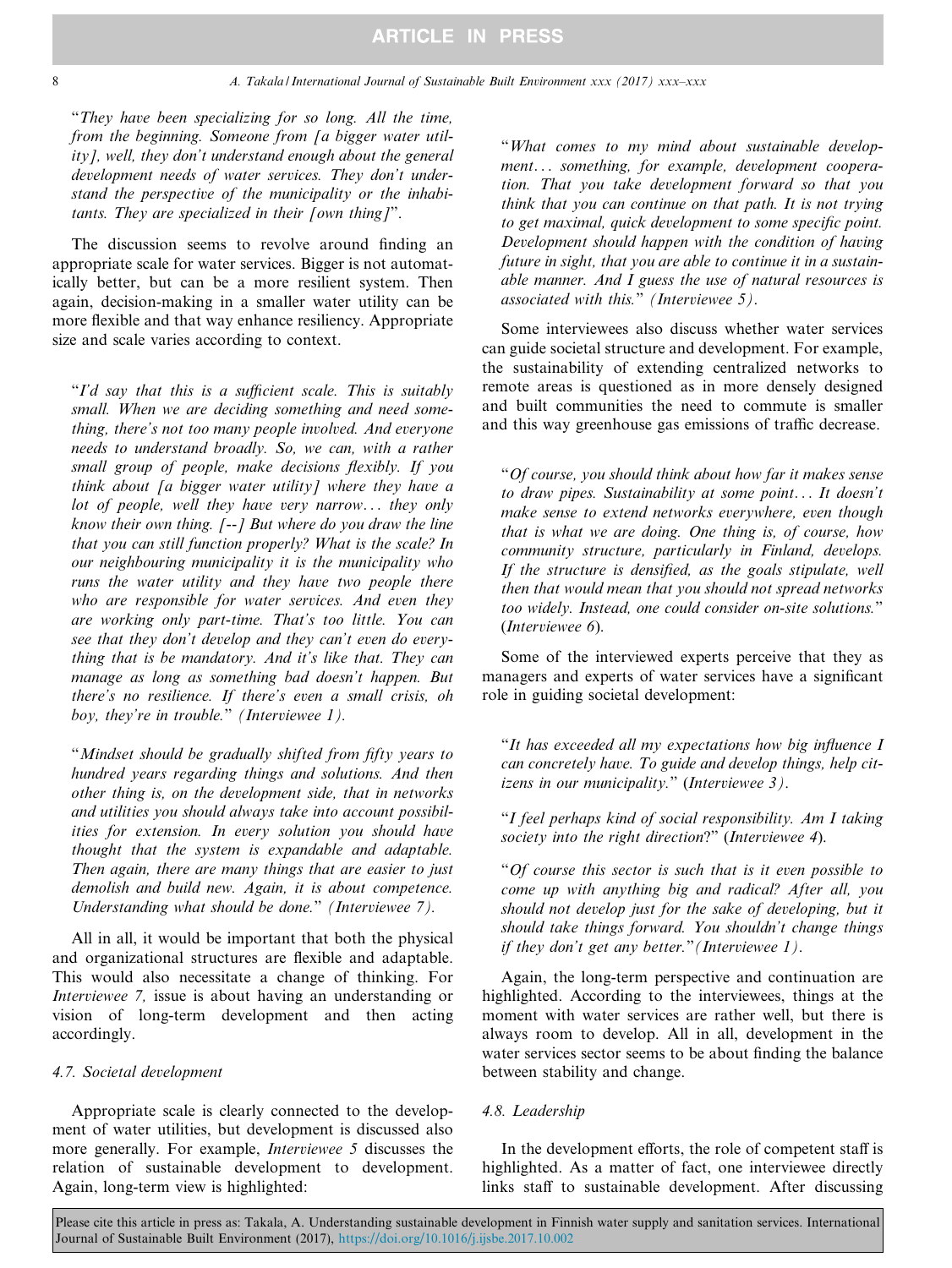durability and material choices, Interviewee 7 ponders about an alternative perspective to sustainable development:

"But those are the basic things. What I think would be interesting, to what I don't really have answers is sustainable development regarding people. Regarding staff. Like, when we get a new person straight from the school, from our point of view sustainable development would be that this person would develop, learn, be motivated and would stay with us. But then again, the old rule is that the staff renewal rate should be from five to ten percent annually. This is also true, this is to keep things dynamic. New blood, new thinking. So, combination of these issues, I mean, how to get small change and to get people motivated and believe in the meaning of their work.  $[-1]$ How to get so that all plumbers would have some kind of urge to learn and think if things could be done in a better way, and then of course taking also into account the environmental values."

Again, there's the issue of balancing between change and stability. The role of competent and motivated staff is discussed in other interviews also. It is not directly linked to sustainable development but nevertheless seen as a crucial issue for the continuous provision of high-quality water services. *Interviewee 1* highlights leadership for staff motivation:

"Professional pride, everyone at our work knows it. And I try to remind them that we are daily doing an important job. To appreciate what you're doing and do it so that others also appreciate. It is, we have this responsibility. If there's like a big leakage or something else that all of a sudden you need people to come to work in the middle of the night, then they will all come. I've heard that at some places they just say that I'm not coming. I think there's a leadership problem if you haven't been able to feed them a sense of responsibility and professional pride; that we are doing important work, we are like firemen. If there's an emergency, then we are ready. And I really can thank our own team that there's never any problems in this regard."

So, the role of staff and visionary leadership is crucial for water services. What about people outside the utilities? As we have seen, the role of authorities is being questioned especially in relation to centralization and the ever more stringent quality demands, but citizens and customers are rarely mentioned. The perspective of citizens and municipality is mentioned in relation to developmental efforts. In addition, one interviewee ponders that use of green energy might be against customers' interests.

One reason for this might be that when sustainable development is seen as limiting energy and chemical consumption, it is something quite straightforward and relatively easy to control. When it comes to people, control is more difficult. One interviewee contrasts sustainable development with engineering. When asked what sustainable development is, Interviewee 3 responds:

"It comes very close to the emotional thing that is around. When we talk about the development of water services [in our area], there has been a lot of opposition on the emotional level. One key to this is that there's more talk about sustainable development. [--]Everyone is thinking about sustainable development and you can easily get a lot of opponents if you make a wrong decision. Or if people think that this can be a threat to a lake or other water bodies, so this does bring up the problems somehow."

And continues:

"My challenge has been that as an engineer I speak like an engineer, I can't help it. An engineer talks about results, about economics, about technology. But then when it feels bad that wastewater discharge point is at this place]. It feels bad! How does an engineer respond? How does an engineer handle that kind of situation? Or a manager? Or an economist? When it goes to emotions.  $[-1]$  It is so easy to teach and learn through numbers. In engineering world they work well, and you can argue for things by showing that these are more expensive or that purification results are percentually this much higher or lower. [--] But when you have to think about the general acceptability and reliability of services, and when you have to interact with the staff, citizens, customers and the political world, well, then this is quite a complex entity, where everything needs to be taken into consideration."

For this interviewee, sustainable development is about emotions, not rationality. The legitimacy of these emotional concerns is not questioned, but the inadequate competences to address these concerns.

#### 5. Discussion

The interviewed water services experts mainly and most explicitly discuss sustainable development through environmental issues. Due to this focus, and particularly the emphasis on water protection, most of the interviewees seem to feel that sustainable development is already under control and that it is even inherent to water services. This can implicitly be seen in the way environmental issues are discussed in comparison to economic issues. Balancing the economy is seen as a more pressing challenge whereas environmental issues are something quite easy to control. These are similar to observations in the Netherlands ([Klostermann and Cramer, 2006](#page-11-0)) and Sweden ([Palme,](#page-11-0) [2010](#page-11-0)).

The fact that sustainable development is seen to be already in order and under control in water services is problematic as it may suppress the aspiration for continuous development and learning. The interviewees perceive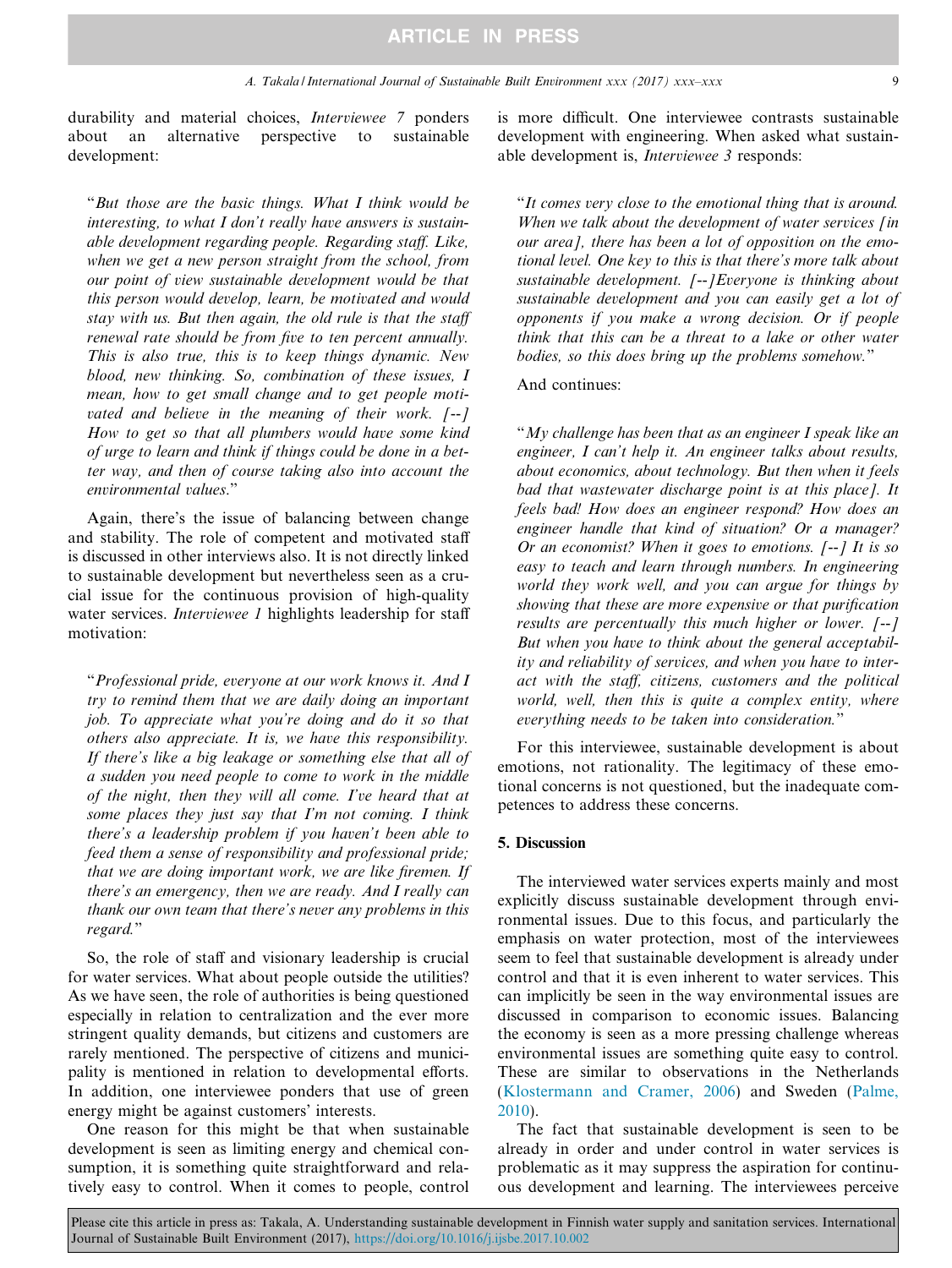sustainable development more as a goal than a process, undermining its dynamicity. Despite the impressive track record of water services in improving environmental health, it is debatable if environmental issues are adequately acknowledged in the water sector. [Palme \(2010\)](#page-11-0), for example, calls for critically examining the existing water services systems from the point of view of recycling nutrients and responding to the challenges of climate change.

The obvious point to make is that it is debatable whether solving environmental problems suffices as sustainable development. Even the environmental issues are seen in quite a quite simplistic and rationalistic manner (e.g. wasting energy is uneconomic). According to [El-](#page-10-0)[Zein and Hedemann \(2016\)](#page-10-0) it is typical for engineers to focus on technological fixes and overlook social and political dimensions. Among the interviewees, only Interviewee 3 problematizes environmental issues, pondering that it might be environmentally rational to acquire ecoelectricity but that such a decision is political and does not really belong to the water utility. Mostly, the complexities and uncertainties involved with environmental sustainability are brushed off.

In addition to environmental issues, the interviewees also highlight long-term thinking. It is associated with the long lifespans of water services systems and the durability of materials. From the perspective of sustainable development, this is a somewhat contradictory issue. On one hand, sustainable development requires long-term thinking and especially acknowledging inter-generational equity. For example, [Beck \(2011\)](#page-10-0) analyses sustainability in the water sector and argues that long-term view must be central in our thinking. On the other hand, there is danger that excessive emphasis on the long lifespans and huge investment costs of the infrastructure makes water services rigid, providing little freedom to opt for changes ([Krantz 2012; Vo](#page-11-0)b [et al., 2006\)](#page-11-0). This is problematic if we understand sustainable development as adapting flexibly to uncertainty and constant change ( $V \circ \beta$  [and Kemp, 2006\)](#page-11-0).

Especially when sustainable development is not directly discussed, the interviewees highlight development. Mostly they refer to the development of water services utilities, but some also discuss wider societal development. Development seems to be a battle between long-term stability and change. [Malmqvist et al. \(2006\)](#page-11-0) argue that in water services development is usually understood in rather conservative terms, e.g. as the connection of newly built or peri-urban areas to existing networks, or minor improvements to water treatment processes. In the interviews, development of utilities is seen to be closely linked to economic and scale questions. Bigger and more centralized water services are expected to ensure more resources to develop operations systematically. [Ainger and Fenner \(2014\)](#page-10-0) maintain that this is typical for engineering; economies of scale and optimisation are highlighted overlooking the possibilities of smaller decentralised options. Then again, some interviewees express concerns because they feel that in larger water utilities the perspective of the municipality and citizens can be

lost. In other words, the purpose or public good of water services is at risk of becoming obscured (see [Castro, 2013\)](#page-10-0).

[El-Zein and Hedemann \(2016\)](#page-10-0) argue that public good is absent or at least poorly defined in much of engineering practice. Based on this study, this seems to apply to Finnish water services. Two interviewees mention their possibility as water services managers and experts to have an impact on the municipal development or even the society at large. However, they do not elaborate this perspective further. Absent is also the interaction and dialogue of water services experts with others in defining societal development or public good that is to be promoted by water services. Only Interviewee 3 discusses the difficulty that he as an engineer has experienced trying to participate in dialogue as he is used to talk about hard facts such as technology and economics, using the language of numbers. He contrasts this with sustainable development which is more about emotions. This is in line with observations from the literature: water engineers have traditionally applied an expert approach based upon prediction and control, and feel awkward and insecure when losing this control (Barraqué, 2009; Halbe et al., 2015).

As public good is rarely brought up in the interviews, also the role of citizens remains minor. The interviewees discuss their leadership efforts in relation to their staff, but no one discusses the possibility of water services in general or themselves as water sector experts motivating people to change their practices (see e,g, [Herrick and Pratt,](#page-10-0) [2012\)](#page-10-0). For example, the role of water utilities in encouraging or guiding people to save water or not to release unwanted materials into sewers, is not mentioned. This again seems to suit the technocratic culture of water services, as the focus is on technology and supply-side solutions (Barraqué, 2009; Heino and Takala, 2015; [Werbeloff and Brown, 2011](#page-10-0)). It seems that the role of citizens is just to reproduce already embedded arrangements [\(Chappells and Medd, 2008](#page-10-0)).

#### 6. Conclusions and reflections

The interviewed Finnish water services experts primarily perceive sustainable development from the environmental point of view. Furthermore, they feel that sustainable development is inherent to water services. If we understand sustainable development as a learning process, it can be seen a promising premise that it is not perceived as an add-on. Another promising aspect is that the interviewed experts highlight the importance of development and long term thinking. However, less encouraging is the fact that environmental and developmental issues are mainly approached in a rationalistic and mechanistic manner. Sustainable development is taken care of by technological fixes, such as improving energy and material efficiency of water utilities. This undermines the complexity and dynamicity of sustainable development.

When discussing sustainable development, the interviewees mainly focus on the perspective of water services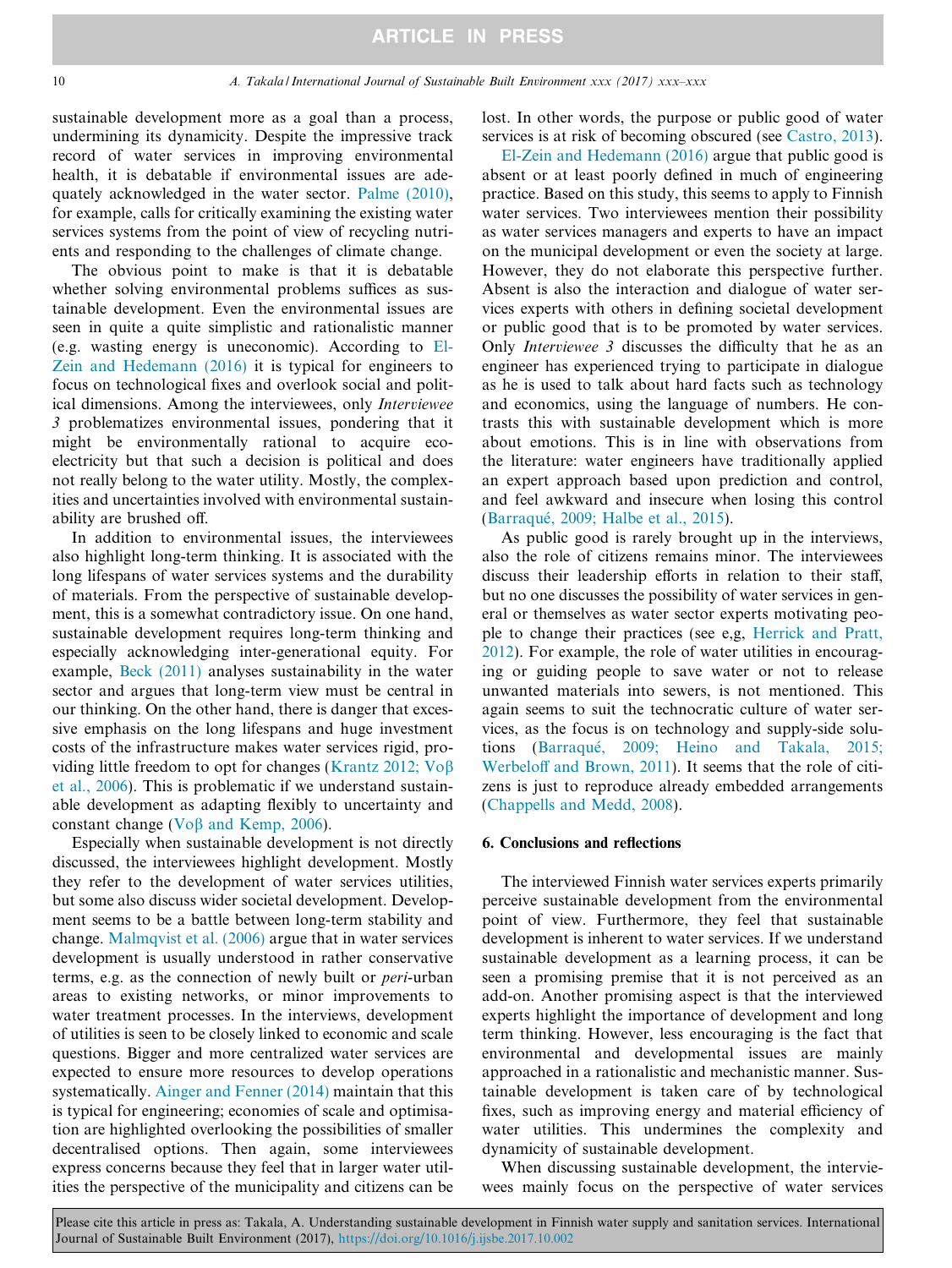<span id="page-10-0"></span>utilities. Learning and the role of leadership regarding own staff are highlighted. Customers and citizens are mostly described as something causing uncertainty and making control more difficult. In general, there is a tendency for water services experts to aim for depoliticising water services and seeking greater autonomy from public oversight (see also Bakker, 2003). This is understandable as public involvement and politics bring more uncertainty and make it hard to focus solely on water services issues. However, if we understand sustainable development as a dialogue of values and an encompassing learning project that is to answer simultaneously to the combined environmental and developmental concerns then extensive focus on water services is problematic. As has been argued, sustainable development receives meaning in water services if water services are examined as part of the community or municipality they are serving. Thus, it is insufficient to analyse sustainable development of water services as a closed and isolated entity.

It is suggested that one concrete way for the Finnish water services sector to take part in dialogue on sustainable development would be to make their own Commitment to Sustainable Development. This would help to communicate their point of view on sustainable development. In addition, the process of crafting a Commitment and monitoring progress related to it could, in best case, act as a catalyst for reflecting current ways of thinking and operating, and provide an opportunity for learning.

#### Acknowledgements

First and foremost I want to express my sincerest gratitude to the interviewees for giving their valuable time and willingness to share their thoughts so openly. Furthermore, I want to thank the three anonymous reviewers for significantly improving this paper. This work was supported by the Maa- ja vesitekniikan tuki ry grant number 34500.

#### References

- [Ainger, C., Fenner, R., 2014. Sustainable Infrastructure: Principles into](http://refhub.elsevier.com/S2212-6090(17)30067-5/h0005) [Practice. ICE Publishing, London.](http://refhub.elsevier.com/S2212-6090(17)30067-5/h0005)
- Arias-Maldonado, M., 2013. Rethinking Sustainability in the Anthropocene. Environ. Polit. 22 (3), 428–446. [https://doi.org/10.1080/](https://doi.org/10.1080/09644016.2013.765161) [09644016.2013.765161](https://doi.org/10.1080/09644016.2013.765161).
- [Bakker, K., 2003. An Uncooperative Commodity. Privatizing Water in](http://refhub.elsevier.com/S2212-6090(17)30067-5/h0015) [England and Wales. Oxford University Press, Oxford.](http://refhub.elsevier.com/S2212-6090(17)30067-5/h0015)
- Barraqué, B., 2009. The development of water services in europe: from [diversity to convergence. In: Castro, J.E., Heller, L. \(Eds.\), Water and](http://refhub.elsevier.com/S2212-6090(17)30067-5/h0020) [Sanitation Services. Public Policy and Management, Earthscan,](http://refhub.elsevier.com/S2212-6090(17)30067-5/h0020) [London, pp. 234–248.](http://refhub.elsevier.com/S2212-6090(17)30067-5/h0020)
- [Beck, M.B., 2011. Cities as Forces for Good in the Environment:](http://refhub.elsevier.com/S2212-6090(17)30067-5/h0025) [Sustainability in the Water Sector. Warnell School of Forestry and](http://refhub.elsevier.com/S2212-6090(17)30067-5/h0025) [Natural Resources. University of Georgia.](http://refhub.elsevier.com/S2212-6090(17)30067-5/h0025)
- Bhaduri, A., Bogardi, J., Siddiqi, A., Voigt, H., Vörösmarty, C., Pahl-Wostl, C., Bunn, S.E., Shrivastava, P., Lawford, R., Foster, S., Kremer, H., Renaud, F.G., Bruns, A., Osuna, V.R., 2016. Achieving Sustainable Development Goals from a Water Perspective. Front. Environ. Sci. 4, 64. <https://doi.org/10.3389/fenvs.2016.00064>.
- [Blewitt, J., 2008. Understanding Sustainable Development. Earthscan,](http://refhub.elsevier.com/S2212-6090(17)30067-5/h0035) [London.](http://refhub.elsevier.com/S2212-6090(17)30067-5/h0035)
- [Borrego, M., Douglas, E.P., Amelink, C., 2009. Quantitative, qualitative,](http://refhub.elsevier.com/S2212-6090(17)30067-5/h0040) [and mixed research methods in engineering education. J. Eng. Educ. 98](http://refhub.elsevier.com/S2212-6090(17)30067-5/h0040) [\(1\), 53–66](http://refhub.elsevier.com/S2212-6090(17)30067-5/h0040).
- Bos, J.J., Brown, R.R., 2013. Realising sustainable urban water management: Can social theory help? Water Sci. Technol. 67 (1), 109–116. <https://doi.org/10.2166/wst.2012.538>.
- Bos, J.J., Brown, R.R., de Farrelly, M.A., Haan, F.J., 2013. Enabling sustainable urban water management through governance experimentation. Water Sci. Technol. 67 (8), 1708–1717. [https://doi.org/10.2166/](https://doi.org/10.2166/wst.2013.031) [wst.2013.031](https://doi.org/10.2166/wst.2013.031).
- Byrne, J., Taminiau, J., 2016. A review of sustainable energy utility and energy service utility concepts and applications: realizing ecological and social sustainability with a community utility. WIREs Energy Environ. 5 (2), 136–154 <https://doi:10.1002/wene.171>.
- [Castro, J.E., 2013. Issues of governance and citizenship in water services: a](http://refhub.elsevier.com/S2212-6090(17)30067-5/h0060) [reflection on Latin American experiences. In: Katko, T.S., Juuti, P.S.,](http://refhub.elsevier.com/S2212-6090(17)30067-5/h0060) [Schwartz, K. \(Eds.\), Water services Management and Governance.](http://refhub.elsevier.com/S2212-6090(17)30067-5/h0060) [Lessons for a Sustainable Future. IWA Publishing, London, pp. 133–](http://refhub.elsevier.com/S2212-6090(17)30067-5/h0060) [145](http://refhub.elsevier.com/S2212-6090(17)30067-5/h0060).
- [Chappells, H., Medd, W., 2008. From big solutions to small practices:](http://refhub.elsevier.com/S2212-6090(17)30067-5/h0065) [bringing back the active consumer. Soc. Alternat. 27 \(3\), 44–49](http://refhub.elsevier.com/S2212-6090(17)30067-5/h0065).
- Commitment, Sustainable economic and innovation policy and responsible procurement in Tampere https://commitment2050.fi/commitment/sustainable-economic-and-innovation-policy-and-responsibleprocurement-in-tampere. 2017 accessed (17.03.17.).
- Commitment, 2017b. Vähennämme pääkaupunkiseudun asukkaiden typpi- ja fosforipäästöjä vesistöön https://sitoumus2050.fi/commitment/vaehennaemme-paeaekaupunkiseudun-asukkaiden-typpi-ja-fosforipaeaestoejae-vesistoeoen (accessed 17.03.17).
- El-Zein, A.H., Hedemann, C., 2016. Beyond problem solving: engineering and the public good in the 21st century. J. Clean. Prod. 137, 692–700. <https://doi.org/10.1016/j.jclepro.2016.07.129>.
- Eurostat, 2017. Water statistics http://ec.europa.eu/eurostat/statisticsexplained/index.php/Water\_statistics (accessed 17.03.17, updated 31.01.17.).
- Farrelly, M., Brown, R., 2011. Rethinking urban water management: Experimentation as a way forward? Global Environm. Change 21 (2), 721–732. <https://doi.org/10.1016/j.gloenvcha.2011.01.007>.
- Finnish Ministry of Agriculture and Forestry Clean water and fisheries resources and water resources expertise to boost Finnish exports http://mmm.fi/en/article/-/asset\_publisher/clean-water-and-fisheriesresources-and-water-resources-expertise-to-boost-finnish-exports 2016 (accessed 26.01.17, updated 30.11.16.).
- Finnish Ministry of Agriculture and Forestry Water services and groundwater http://mmm.fi/en/water/water-services-and-groundwater 2016 (accessed 20.11.16.)
- [Forman, J., Damschroder, L., 2008. Qualitative content analysis. In:](http://refhub.elsevier.com/S2212-6090(17)30067-5/h0105) [Jacoby, L., Siminoff, L.A. \(Eds.\), Empirical Methods for Bioethics: A](http://refhub.elsevier.com/S2212-6090(17)30067-5/h0105) [Primer. Elsevier, Oxford, UK, pp. 39–62.](http://refhub.elsevier.com/S2212-6090(17)30067-5/h0105)
- [Gough, S., Scott, W., 2007. Higher Education and Sustainable Develop](http://refhub.elsevier.com/S2212-6090(17)30067-5/h0110)[ment: Paradox and Possibility. Routledge, Abingdon, Oxon](http://refhub.elsevier.com/S2212-6090(17)30067-5/h0110).
- [Haila, Y., Levins, R., 1992. Humanity & Nature. Pluto Press, London.](http://refhub.elsevier.com/S2212-6090(17)30067-5/h0115)
- Hajer, M., Versteeg, W., 2005. A decade of discourse analysis of environmental politics: achievements, challenges, perspectives. J. Environ. Policy Plan. 7, 175–184. [https://doi.org/10.1080/](https://doi.org/10.1080/15239080500339646) [15239080500339646](https://doi.org/10.1080/15239080500339646).
- Halbe, J., Adamowski, J., Pahl-Wostl, C., 2015. The role of paradigms in engineering practice and education for sustainable development. J. Clean. Prod. 106, 272–282. [https://doi.org/10.1016/j.jclepro.2015.01.](https://doi.org/10.1016/j.jclepro.2015.01.093) [093](https://doi.org/10.1016/j.jclepro.2015.01.093).
- Herrick, C., Pratt, J., 2012. Sustainability in the water sector: enabling lasting change through leadership and cultural transformation. Nat. Cult. 7 (3), 285–313. [https://doi.org/10.3167/nc.2012.070303.](https://doi.org/10.3167/nc.2012.070303)
- [Heino, O., Takala, A., 2015. Viewpoint paradigm shift of water services](http://refhub.elsevier.com/S2212-6090(17)30067-5/h0135) [in Finland: from production mentality to service mindset. Water](http://refhub.elsevier.com/S2212-6090(17)30067-5/h0135) [Altern. 8, 433–446.](http://refhub.elsevier.com/S2212-6090(17)30067-5/h0135)